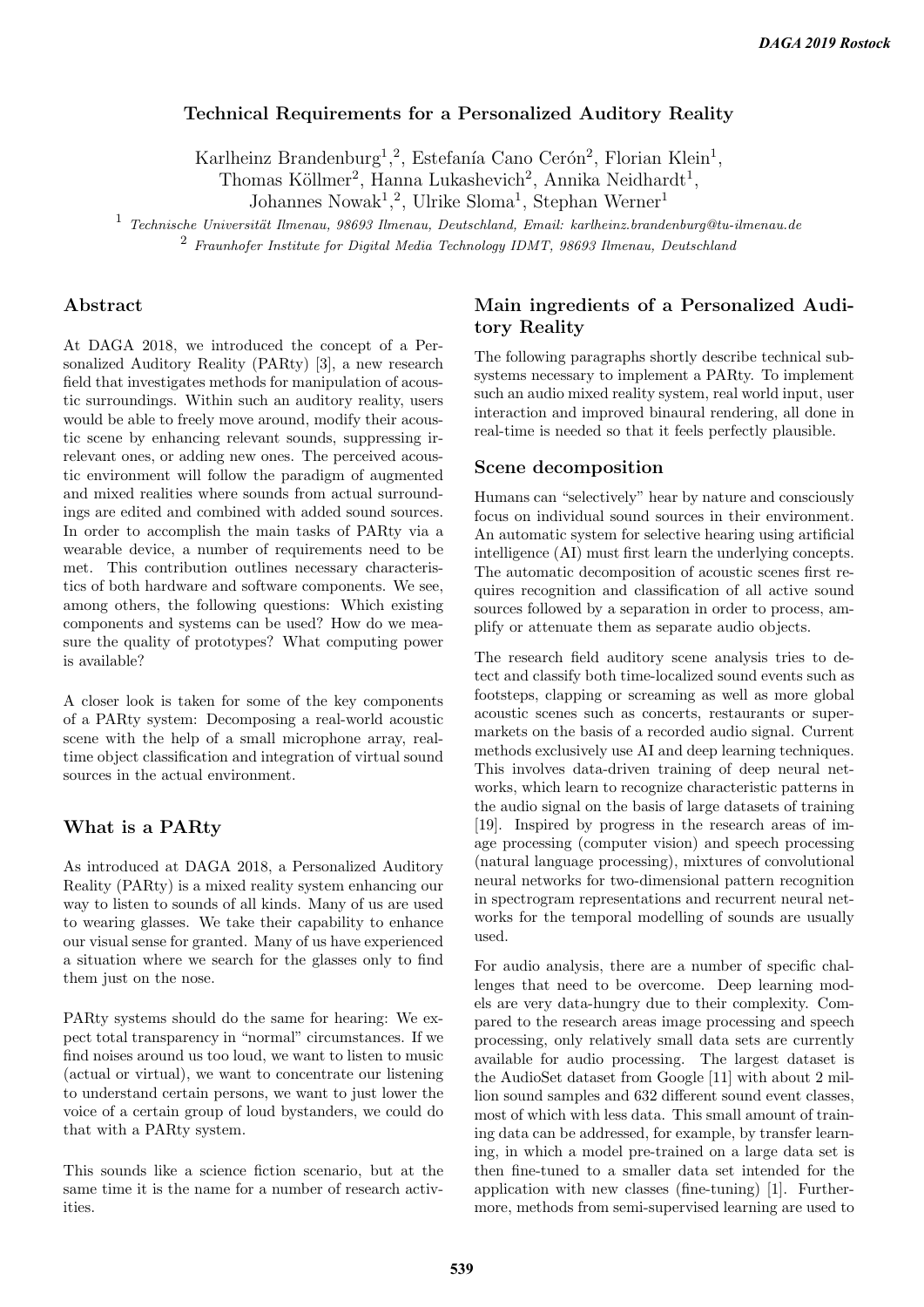

Figure 1: Exemplary use case of PARty: The user can modify (supress or accentuate) real sound sources or add artificial ones.

include the generally large amount of unannotated audio data in the training.

Another essential difference to image processing is that simultaneously audible acoustic events do not cover sound objects (as with images) but result in a complex phase-dependent superposition. Current algorithms in deep learning use so-called "attention" mechanisms, which enable the models, for example, to focus on certain time segments or frequency ranges during classification [21]. The recognition of sound events is further complicated by the high variance in their duration. Algorithms should be able to detect both very short events such as a pistol shot and long events such as a passing train.

Due to the strong dependence of the models on the acoustic conditions during the recording of the training data, they often show unexpected behavior in new acoustic environments, which differ e.g. in room reverberation or microphone setup. Various solutions have been developed to alleviate this problem. Data augmentation, simulation of different acoustic conditions and artificial overlapping of different sound sources are used to achieve a higher robustness of the models [16]. Furthermore, the parameters in complex neural networks can be regularized, so that overtraining & specialization on the training data is prevented and at the same time a better generalization on unseen data is achieved. In the last years different algorithms for "domain adaptation" [12] have been proposed to adapt already trained models to new application conditions.

In the application scenario planned in PARty, a real-time capability of the sound source recognition algorithms is of elementary importance. In this case, it is inevitable to weigh up the complexity of the neural network against

the maximum possible number of computational operations on the underlying computing platform. Even if a sound event has a longer duration, it must still be detected as quickly as possible in order to start a corresponding source separation.

Several sound sources must be assumed and their number and type is initially unknown and can change constantly. For the separation of sound sources, several sources with similar characteristics, such as several speakers, are particularly challenging [13]. In order to achieve a high spatial resolution, several microphones in the form of an array must be used [4, 2]. In contrast to usual audio recordings in mono (1 channel) or stereo (2 channels) such a recording scenario allows an exact localization of the sound sources around the listener.

Source separation algorithms usually cause artifacts such as distortion and crosstalk between sources [9], which are generally perceived as annoying by the listener. By remixing the tracks, however, such artifacts can be partially masked and thus reduced [15]. To improve blind source separation, additional information such as the number and type of sources detected or their estimated spatial position is often used (Informed Source Separation [14]). For meetings, in which multiple speakers are active, current analysis systems can simultaneously estimate the number of speakers, determine their temporal activity, and then isolate them by source separation [18].

In recent years, Fraunhofer IDMT has conducted multiple studies on the perception-based evaluation of sound source separation algorithms [6]. In the field of music signal processing a real-time capable algorithm for the separation of the solo instrument and the accompanying instruments was developed, which uses a basic fre-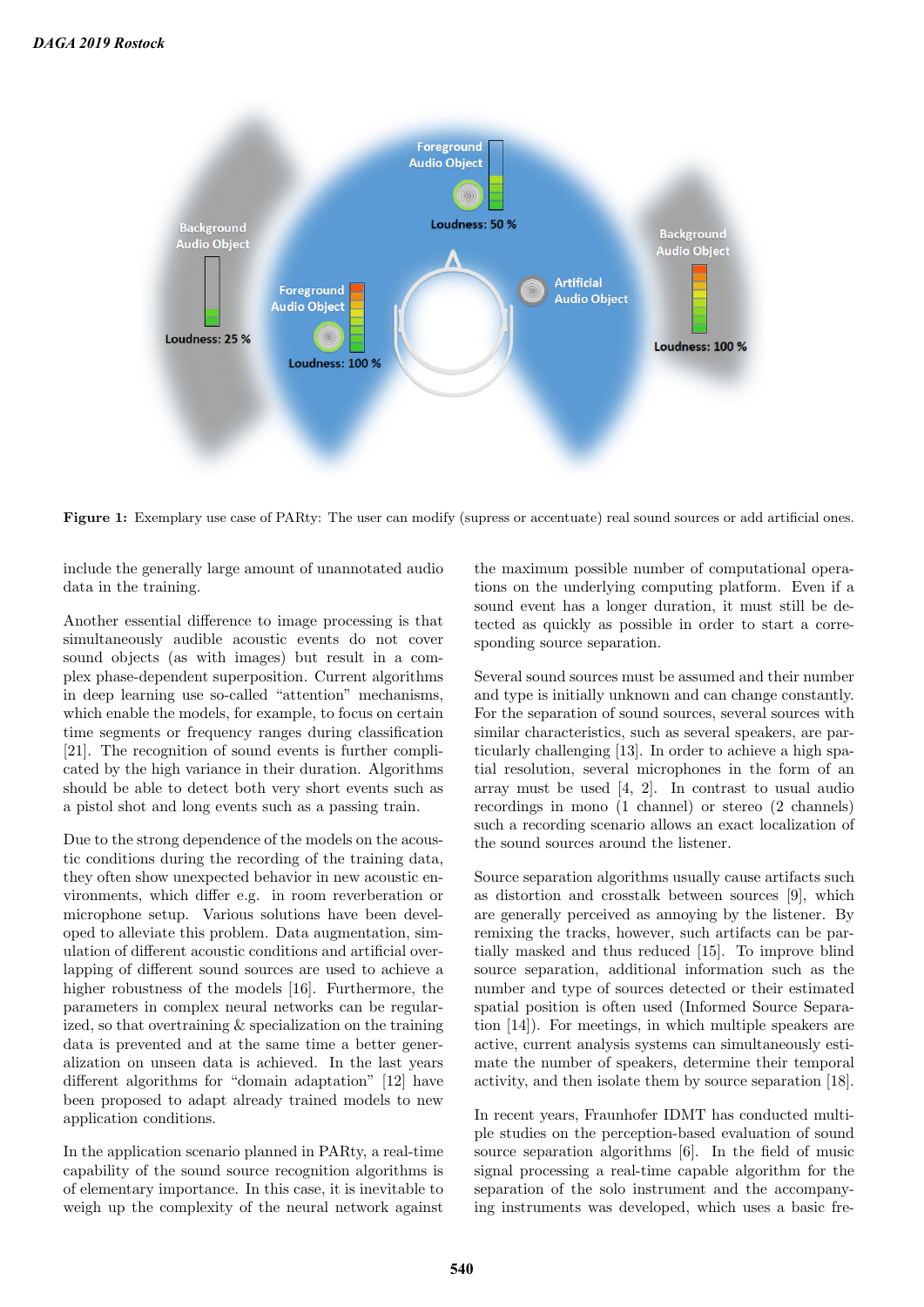

Figure 2: Personalized Auditory Reality is an extension of mixed reality by the possibility to add and suppress sound sources in real time.

quency estimation of the solo instrument as additional information [8]. An alternative approach to vocal separation from complex pieces of music based on deep learning methods was presented in [17]. Specialized source separation algorithms were also developed for use in industrial audio analysis [7].

# Modification of the sound scene

In the next step, the sound scene is modified according to the input of the listener. While global noise cancellation (e.g. for all outside noises) is well understood, a PARty system is required to do active noise control (ANC) for some sources and feed through or enhancement of sounds for others. Another (not so difficult) option is to add new sound sources to the scene, like the voice of somebody on the phone with the listener.

The scene representation in a PARty system needs to find the balance between high audio quality and efficient representation for both foreground and background audio objects. Techniques to be employed are known in audio coding. This includes current standardization work on MPEG-I (Immersive) done by the MPEG group.

## Dynamic binaural rendering adapted to the actual room

The scene recomposition and rendering part of the algorithms enable an efficient and effective reconstruction of the personalized audio experience. The algorithms need to be adapted to the actual room the listener is in. This is necessary to enable the transparent sound experience and to counter room divergence effects [20]. The binaural rendering has to be adapted to the position and the head pose of the listener to create a convicing experience and to avoid in-head localization [5].

# Technical Requirements

The final system must provide high authenticity and plausibility. When somebody puts PARty devices in-ear, the sound from the environment first (before sound modifications are requested) should not change at all compared to the "no device in-ear" situation [10].

The hardware for development purposes will have the computing power we can expect from portable devices (smartphones etc.) around 5 years from now. Special DSP architectures optimized for AI (as already found on some current devices) will help to enable the machine learning parts of the algorithms.

For the software part, a special focus will be on delayoptimized algorithms, both for general signal processing (beam forming, binaural rendering) as well as for the psychoacoustic models employed.

# More details on current work

Work is currently under way for several of the major road blocks towards a PARty system. This includes improved binaural rendering in an 6DOF scenario, research on sound object detection and work on source separation algorithms. An complete plan for implementing a PARty system is currently prepared.

# Current work includes

### Algorithm development

- Synthesis of new artificial source positions based on measurements
- In-Situ estimation of room acoustic characteristics and generation of BRIRs
- Steering of movable audio objects

### User behavior analysis

- Movement analysis for behavior estimation
- Attention estimation and guidance

### Real-time rendering optimization

- Real-time calculation of BRIR filters for moving listeners
- Predictive BRIR calculation based on user movements
- Combined real-time and offline rendering